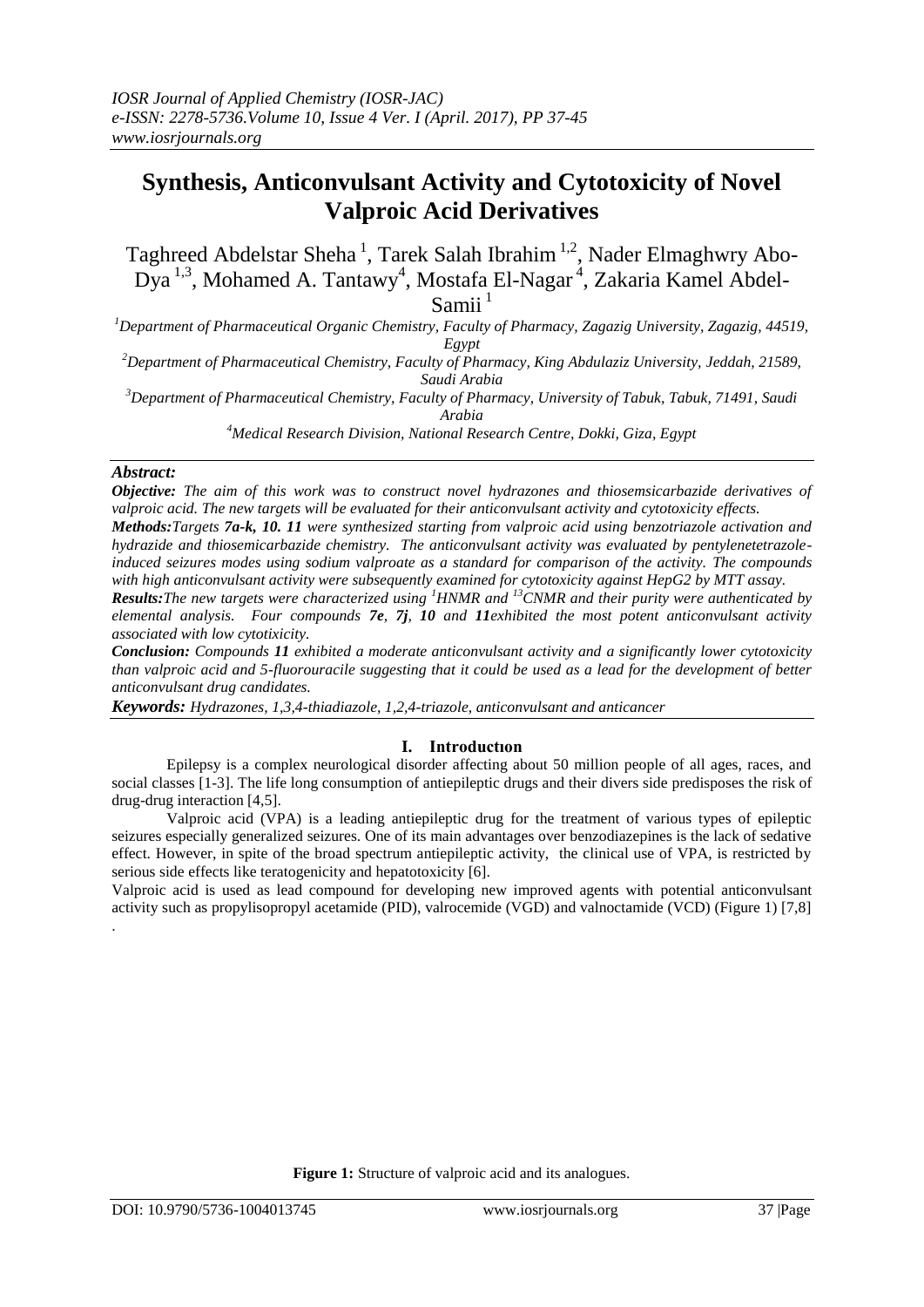Hydrazide-hydrazones derivatives enjoy various pharmaceutical activities e.g. antibacterial, antifungal, antimicrobial, anticancer and anticonvulsant activity [9,10] . Therefore, a set of valproic acid analogues containing heteroatomic system were synthesized and screened for their anticonvulsant activity using pentylenetetrazole (PTZ)-induced eizures model. The cytotoxicity of compounds **3, 7e, 7j 10** and **11** was assessed by measuring their effecr on the viability HepG2 cell lines were evaluated. The effect of the compounds on the morphology of treated hepatocellular carcinoma cells was also investigated using the light microscope.

# **II. Materials And Methods**

Sodium valproate, all reagents and solvents were purchased from commercial sources. A Fisher melting apparatus was used for determination of "uncorrected" melting points. 1H NMR (400 MHz) and 13C NMR (100 MHz) spectra were recorded on Bruker a 400 MHz NMR spectrometer and using DMSO-d6 as solvent, at Faculty of Science, Zagazig University. anda Bruker 300 MHz NMR spectrometer, at Ministry of Defense, Chemical war Department, Cairo. The chemical shift (δ) are measured in ppm, and coupling constants (J) are gvien in Hz. Elemental analyses were performed on Carlo Erba-1106 instrument, at the regional center for mycology & biotechnology, Al-Azhar University.

# **Chemistry**

# *Procedure for Synthesis of N-(valproyl)benzotriazole(3)*

A mixture of Thionyl chloride (0.2 mL, 1 equiv) and 1*H*-benzotriazole (1.4 g, 4 equiv) was stirred for 30 min in methylene chloride at 25 °C. Valproic acid (0.5 g, 3 mmol, 1 equiv) was then added and stirring was continued for 2.5 h at room temperature.  $CH_2Cl_2$  (50 mL)was added followed by water (100 mL). After transfer of the two layers to a separating funnel, the organic layer was washed with saturated  $Na_2CO_3$  (20 mL, 3 x),  $H_2O$ (20 mL, 2 x), and brine (10 mL, 1 x) and dried over anhydrous  $Na<sub>2</sub>SO<sub>4</sub>$ . Evaporation of the methylene chloride under reduced pressure afforded compound **3**.

Pal yellow Oil; yield: 0.65 g, 88 %;<sup>1</sup>H NMR (300 MHz, DMSO- $d_6$ ):  $\delta$  0.78 (t, *J* = 7.4 Hz, 6H), 1.32– 1.15 (m, 4H), 1.66–1.48 (m, 2H), 1.85–1.66 (m, 2H), 4.08–3.92 (m, 1H), 7.55 (t, *J* = 7.7 Hz, 1H), 7.72 (t, *J* = 7.7 Hz, 1H), 8.18 (d, *J* = 8.4 Hz, 1H), 8.22 (d, *J* = 8.4 Hz, 1H, Ar-H); <sup>13</sup>C NMR (75 MHz, DMSO-*d*6) δ: 13.5, 19.8, 33.8, 43.3, 113.9, 119.8, 126.2, 130.4, 145.6, 175.3; Anal. Calcd for C<sub>14</sub>H<sub>19</sub>N<sub>3</sub>O: C, 68.54; H, 7.81; N, 17.13. Found**:** C, 68.78; H, 7.87; N, 17.22.

# *Procedure for synthesis of 2-Propylpentanehydrazide (5)* **[11]**

Hydrazine monohydrate (0.50 mL, 10 mmol) was added to a solution of **3** (0.49 g, 2 mmol) in diethylether and the mixture was stirred for 30 min at 25 °C. Diethylether was evaporated under reduced pressure and the residue was dissolved in  $CH_2Cl_2$  (50 mL) then, washed with saturated Na<sub>2</sub>CO<sub>3</sub> (20 mL, 3x), H2O (20 mL, 2x), and brine (10 mL, 1x). Methylene chloride layer was dried over anhydrous sodium sulfateand evaporatedunder reduced pressure to afford compound **5**.

White microcrystals; yield: 0.28 g, 87%; m.p: 122–123 °C [lit m.p 123–124 °C];<sup>1</sup>H NMR (400 Hz, DMSO–*d*6) δ: 0.82 (t, *J* = 8 Hz, 6H), 1.10–1.29 (m, 6H), 1.35 – 1.50 (m, 2H), 2.01–2.11 (m, 1H), 4.15 (s, 2H), 8.94 (s, 1H); <sup>13</sup>C NMR (75 MHZ, DMSO) δ: 13.9, 20.1, 34.7, 43.2, 174.2; Anal. Calcd. for C<sub>8</sub>H<sub>18</sub>N<sub>2</sub>O: C, 60.72; H, 11.47; N, 17.70. Found**:** C, 60.97; H, 11.52; N, 17.83.

# *General procedures for synthesis of hydrazones (7a-k)*

To a solution of the hydrazide**5** (0.5 gm, 3.2 mmol) in ethanol (20 mL), the appropriate aldehyde (3.2 mmol) and acetic acid (two drops) were added. The reaction was refluxed for 2 hour. Then it was cooled and quenched with ice.The separated solid was filtered, and recrystallized from ethanol.

# *N'-(4-Nitrobenzylidene)-2-propylpentanehydrazide (7a)*

White microcrystals; yield: 0.3 g, 90%; m.p: 133-135 °C; <sup>1</sup>H NMR (400 Hz, DMSO–d<sub>6</sub>): δ Isomer A(53.9 %): 0.82–0.91 (m, 6H), 1.19–1.29 (m, 4H), 1.32–1.43 (m, 2H), 1.49–1.63 (m, 2H), 3.43 – 3.49 (m, 1H), 8.25–8.30 (m, 4H), 8.32 (s, 1H), 11.65 (s, 1H).Isomer B (46.1 %): 0.82–0.91 (m, 6H), 1.19–1.29 (m, 4H), 1.32– 1.43 (m, 2H), 1.49–1.63 (m, 2H), 2.27–2.32 (m, 1H), 7.88–7.96 (m, 4H), 8.09 (s, 1H), 11.56 (s, 1H);<sup>13</sup>C NMR (75 MHz, DMSO–*d*6) δ: 14.4, 20.6, 34.7, 35.1, 44.6, 124.4, 124.6, 127.9, 128.3, 141.2, 144.1, 172.5, 178.0; Anal. Calcd. for C<sub>15</sub>H<sub>21</sub>N<sub>3</sub>O<sub>3</sub>: C, 61.84; H, 7.27; N, 14.42. Found:C, 62.02; H, 7.36; N, 14.59.

# *N'-(4-Chlorobenzylidene)-2-propylpentanehydrazide (7b)***[11]**

White microcrystals; yield: 0.31 g,  $87\%$ ; m.p: 153–155 °C [lit. m.p 155°C]; <sup>1</sup>H NMR (400 Hz, DMSO– *d*6): δ Isomer A (57.6 %) 0.82–0.87 (m, 6H), 1.20–1.28 (m, 4H), 1.29–1.43 (m, 2H), 1.44–1.63 (m, 2H), 2.20– 2.29 (m, 1H), 7.45–7.53 (m, 2H), 7.62–7.73 (m, 2H), 7.98 (s, 1H), 11.31 (s, 1H). Isomer B (42.4 %) 0.82–0.87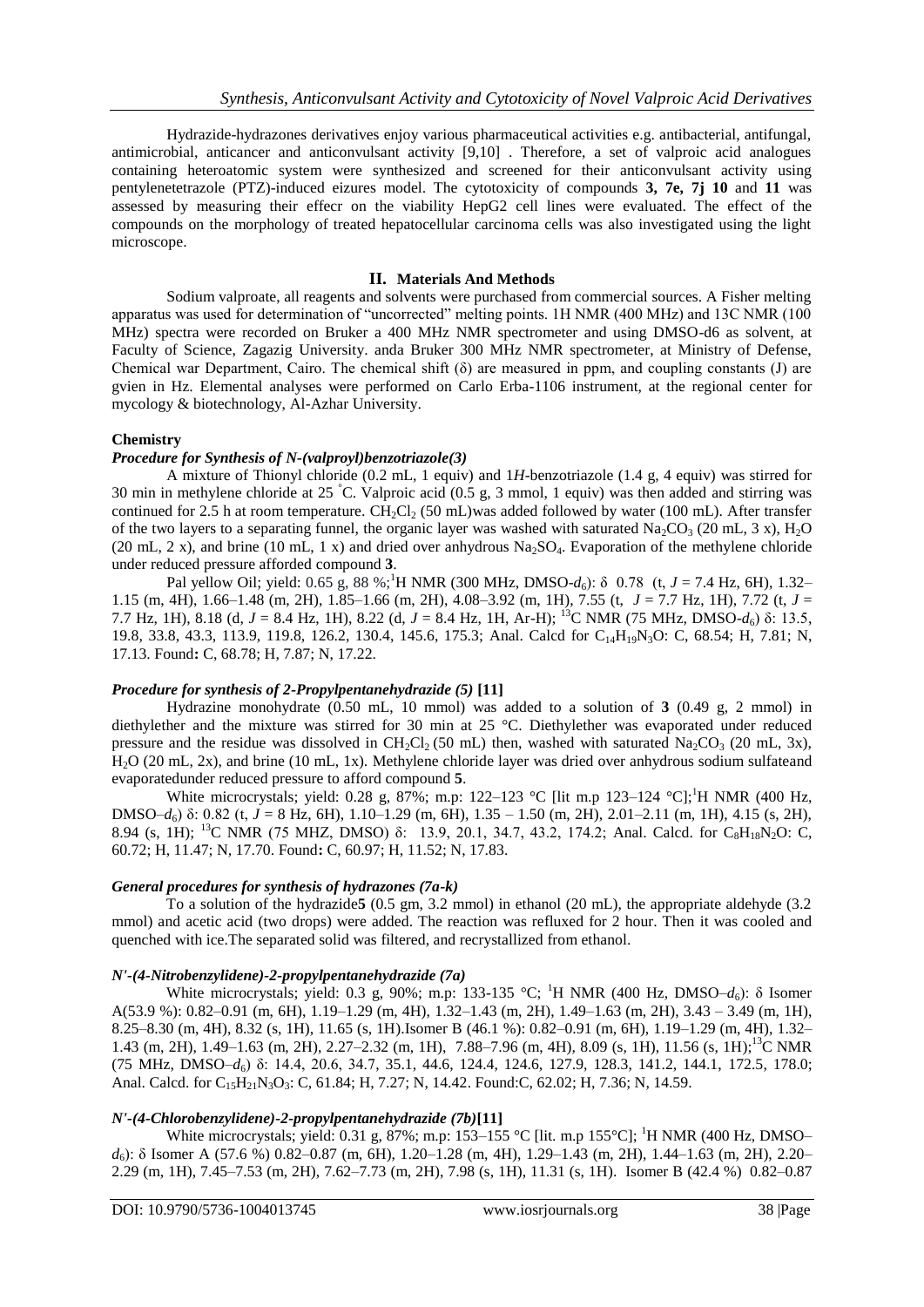(m, 6H), 1.20–1.28 (m, 4H), 1.29–1.43 (m, 2H), 1.44–1.63 (m, 2H), 3.39–3.48 (m, 1H), 7.45–7.53 (m, 2H), 7.62–7.73 (m, 2H), 8.21 (s,1H), 11.40 (s,1H); <sup>13</sup>C NMR (100 MHz, DMSO–*d*6) δ: 13.9 , 20.2, 34.3, 34.6, 44.1, 128.1, 128.6, 128.8, 128.9, 133, 141.0, 144.8, 171.7; Anal. Calcd. for C<sub>15</sub>H<sub>21</sub>ClN<sub>2</sub>O: C, 64.16; H, 7.54; N, 9.98. Found: C, 64.37; H, 7.51; N, 10.13.

# *N'-(4-Fluorobenzylidene)-2-propylpentanehydrazide (7c)*

White microcrystals; yield: 0.3 g, 89%; m.p:  $142-144$  °C; <sup>1</sup>H NMR (400Hz,DMSO– $d_6$ ): δ Isomer A(55.5 %): 0.81–0.92(m, 6H), 1.19–1.29(m, 4H), 1.30–1.41 (m, 2H), 1.46–1.63(m, 2H), 3.41–3.47 (m, 1H), 7.27(t, *J* = 8 Hz, 2H), 7.65–7.77(m, 2H), 8.21(s, 1H), 11.34(s, 1H). Isomer B (45.5%): 0.81–0.92(m, 6H), 1.19– 1.29(m, 4H), 1.30–1.41 (m, 2H), 1.46–1.63(m, 2H), 2.21–2.29(m, 1H), 7.27(t, *J* = 8 Hz, 2H), 7.65–7.77(m, 2H), 7.98(s, 1H), 11.25(s,1H); <sup>13</sup>C NMR (100 MHz, DMSO–*d*6): δ 14.4, 20.6, 20.7, 34.7, 35.1, 44.5, 116.1, 116.4, 129.1, 129.5, 129.6, 145.4, 172.0, 177.6; Anal. Calcd. for C<sub>15</sub>H<sub>21</sub>FN<sub>2</sub>O: C, 68.16; H, 8.01; N, 10.60. Found: C, 68.42; H, 8.09; N, 10.87.

# *N'-(4-Methoxybenzylidene)-2-propylpentanehydrazide (7d)***[11]**

White microcrystals; yield: 0.32 g, 91%; m.p: 147-149 °C, [lit. m.p 110-112°C]; <sup>1</sup>HNMR (400 Hz, DMSO–*d*6) δ: Isomer A (55.8%): δ 0.83 – 0.89 (m, 6H), 1.21–1.29 (m, 4H), 1.31–1.42 (m, 2H), 1.47–1.62 (m, 2H) 2.20–2.26 (m, 1H), 3.80 (d, *J* = 4 Hz, 3H), 6.97–7.02 (m, 4H), 7.93 (s, 1H), 11.07 (m, 1H). Isomer B (44.2%): δ 0.83–0.89 (m, 6H), 1.21–1.29 (m, 4H), 1.31–1.42 (m, 2H), 1.47–1.62 (m, 2H), 3.40–3.47 (m, 1H), 3.80 (d, *J* = 4 Hz, 3H), 7.54–7.63 (m, 4H), 8.16 (s, 1H), 11.17 (m, 1H); <sup>13</sup>C NMR (75 MHz, DMSO–*d*6): δ 13.9, 20.0, 34.2, 34.7, 44.0, 55.2, 114.2, 114.3, 126.7, 128.0, 128.5, 145.9, 160.6, 171.2, 176.8; Anal. Calcd for C16H24N2O2: C, 69.53; H, 8.75; N, 10.14. Found: C, 69.76; H, 8.89; N, 10.36.

# *N'-(2,5-Dimethoxybenzylidene)-2-propylpentanehydrazide (7e)*

White microcrystals; yield: 0.35 g, 90%; m.p: 154–156 °C; <sup>1</sup>H NMR (400 Hz, DMSO– $d_6$ ): δ Isomer A (54.3%) 0.86 (t, *J*=8 Hz,6H), 1.18–1.27(m, 4H), 1.30–1.39 (m, 2H), 1.47–1.61(m, 2H), 2.19–2.25(m, 1H), 3.71 (s, 3H), 3.74 (s, 3H), 6.95–6.99 (m, 1H), 7.01–7.06 (m, 1H), 7.26–7.30 (m, 1H), 8.27 (s, 1H) 11.22 (s, 1H); Isomer B (45.7%) 0.86 (t, *J*=8 Hz,6H) 1.18–1.27(m, 4H), 1.30–1.39 (m, 2H), 1.47–1.61(m, 2H) 3.39–3.46(m, 1H), 3.78 (s, 3H), 3.80 (s, 3H), 6.95–6.99 (m, 1H), 7.01–7.06 (m, 1H), 7.26–7.30 (m, 1H), 8.53 (s, 1H), 11.36 (s, 1H); <sup>13</sup>C NMR (75 MHz, DMSO-*d*<sub>6</sub>): δ 14.1, 20.1, 34.1, 34.7, 44.1, 55.3, 56.1, 108.8, 113.3, 123.0, 141.4, 152.0, 153.1, 171.5, 177.1 (CO); Anal. Calcd for C<sub>17</sub>H<sub>26</sub>N<sub>2</sub>O<sub>3</sub>: C, 66.64; H, 8.55; N, 9.14. Found: C, 66.87; H, 8.61; N, 9.21.

# *2-Propyl-N'-(3,4,5-trimethoxybenzylidene)pentanehydrazide (7f)*

White microcrystals; yield: 0.38 g, 89%; m.p: 162–164 °C; <sup>1</sup>H NMR (400 Hz, DMSO–d<sub>6</sub>): δ Isomer A (60.4%) 0.84–0.89 (m, 6H), 1.18–1.30 (m, 4H), 1.31–1.40 (m, 2H), 1.47–1.64 (m, 2H), 2.22–2.23 (m, 1H), 3.69 (d,  $J = 4$  Hz, 3H), 3.81(d,  $J = 8$  Hz, 6H), 6.96 (d,  $J = 8$  Hz, 2H), 7.90 (s, 1H), 11.27 (s, 1H); Isomer B (39.6%) 0.84–0.89 (m, 6H), 1.18–1.30 (m, 4H), 1.31–1.40 (m, 2H), 1.47–1.64 (m, 2H), 3.38–3.45 (m, 1H), 3.69 (d, *J* = 4 Hz, 3H), 3.81(d,  $J = 8$  Hz, 6H), 6.96 (d,  $J = 8$  Hz, 2H), 8.15 (s, 1H), 11.31 (s, 1H); <sup>13</sup>C NMR (100 MHz, DMSO–*d*6): δ 13.9, 20.1, 34.1, 34.7, 44.1, 55.8, 55.9, 60.1, 103.7, 104.1, 129.9, 139.0, 146.2, 152.9, 171.5, 177.3; Anal. Calcd. for  $C_{18}H_{28}N_2O_4$ : C, 64.26; H, 8.39; N, 8.33. Found: C, 64.39; H, 8.44; N, 8.47.

# *N'-(4-Hydroxybenzylidene)-2-propylpentanehydrazide (7g)***[11]**

White microcrystals; yield: 0.3 g, 90%); m.p: 185– 187 °C [lit. m.p 190–192 °C]; <sup>1</sup>H NMR (400 Hz, DMSO–*d*6): δ Isomer A (50.1%) 0.80–0.92(m, 6H), 1.18–1.28(m, 4H), 1.29–1.40(m, 2H), 1.45–1.61(m, 2H),2.19–2.24(m, 1H),6.78–6.83(m, 4H), 7.88 (s, 1, CH), 9.83 (s, 1H), 11.02(s, 1H); Isomer B (49.9 %) 0.80– 0.92(m, 6H), 1.18–1.28(m, 4H), 1.29–1.40(m, 2H), 1.45–1.61(m, 2H),3.38–3.46(m, 1H),7.43–7.51(m, 4H), 7.88 (s, 1H), 9.87(s, 1H), 11.12(s, 1H);<sup>13</sup>C NMR (100 MHz, DMSO–*d*6): δ 14.0, 20.1, 20.2, 34.3, 34.8, 44.1, 115.6, 115.7, 125.3, 128.2, 128.7, 146.4, 159.2, 171.2, 177.1; Anal. Calcd. for C<sub>15</sub>H<sub>22</sub>N<sub>2</sub>O<sub>2</sub>: C, 68.67; H, 8.45; N, 10.68. Found: C, 68.93; H, 8.62; N, 10.82.

# *N'-(4-Methylbenzylidene)-2-propylpentanehydrazide (7h)*

White microcrystals; yield: 0.29 g, 88%; m.p: 132–134 °C; <sup>1</sup>H NMR (400 Hz, DMSO–*d*6): δ Isomer A (51.5%) 0.81–0.90 (m, 6H), 1.18–1.28 (m, 4H), 1.29–1.40 (m, 2H), 1.47–1.61 (m, 2H), 2.21–2.25 (m, 1H), 2.33 (d, *J* = 4 Hz, 3H), 7.21–7.26 (m, 2H), 7.45–7.58 (m, 2H), 7.95 (s, 1H), 11.17 (s, 1H). Isomer B (48.5%): 0.81– 0.90 (m, 6H), 1.18–1.28 (m, 4H),1.29–1.40 (m, 2H), 1.47–1.61 (m, 2H), 2.33 (d, *J* = 4 Hz, 3H), 3.40–3.48 (m, 1H), 7.21–7.26 (m, 2H), 7.45–7.58 (m, 2H), 8.17 (s, 1H), 11.27 (s, 1H); <sup>13</sup>C NMR (100 MHz, DMSO–*d*6): δ 13.9, 20.1, 20.2, 21.0, 34.3, 34.7, 40.1, 126.5, 126.9, 129.4, 131.4, 139.5, 142.2, 146.1, 171.5, 177.0; Anal. Calcd for C<sub>16</sub>H<sub>24</sub>N<sub>2</sub>O: C, 73.81; H, 9.29; N, 10.76. Found: C, 73.98; H, 9.32; N, 10.92.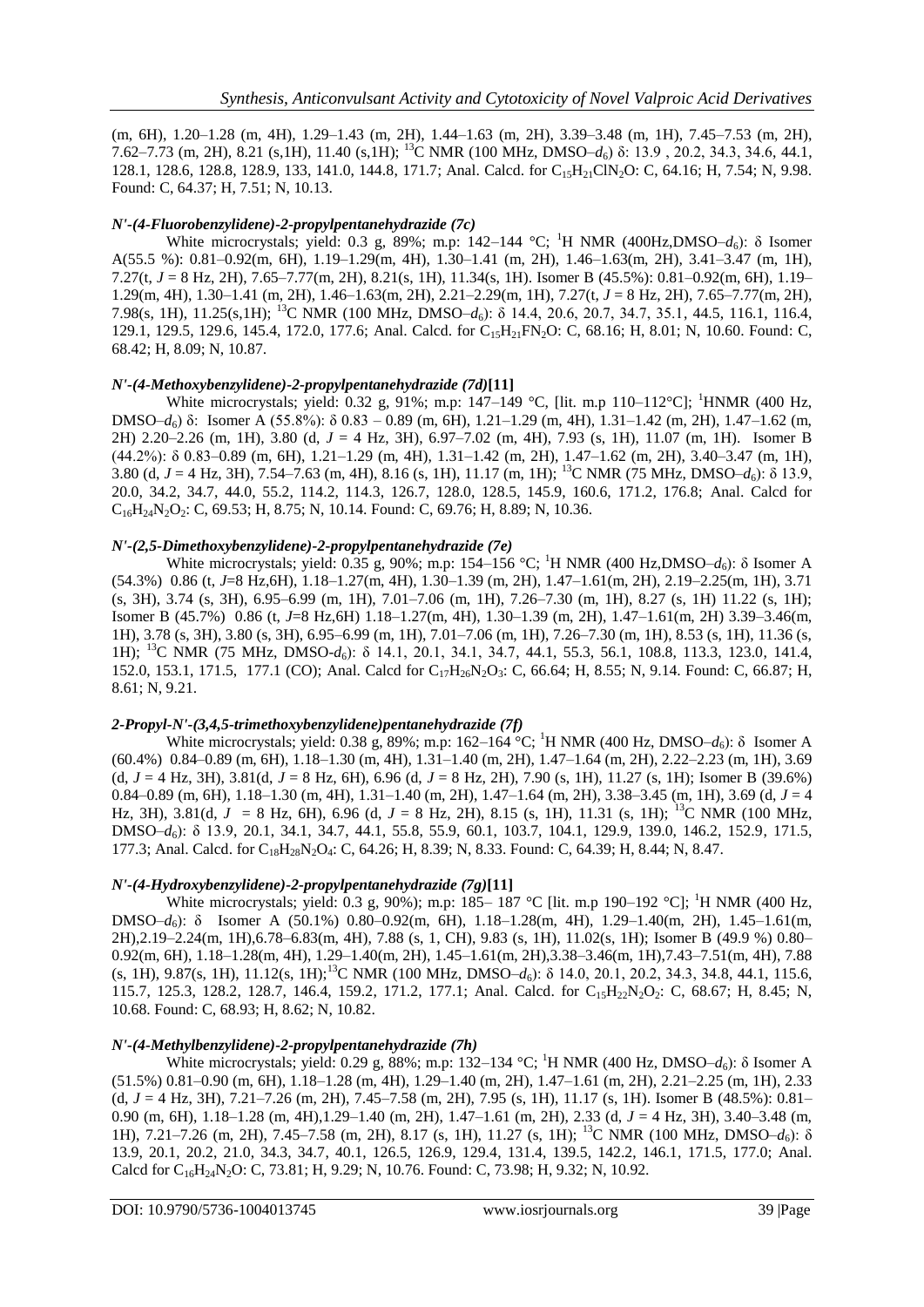# *N'-(2-(Benzyloxy)benzylidene)-2-propylpentanehydrazide (7i)*

White microcrystals; yield: 0.4 g, 89%; m.p: 180-182 °C; <sup>1</sup>H NMR (400 Hz, DMSO–*d*<sub>6</sub>): δ Isomer A (56.7%): 0.81–0.92 (m, 6H), 1.20–1.29 (m, 4H), 1.29–1.43 (m, 2H),1.46–1.64(m, 2H), 2.18–2.28 (m, 1H), 5.15 (s, 2H), 7.04–7.11 (m, 2H), 7.31–7.36 (m, 1H), 7.37–7.43 (m, 2H), 7.44–7.46 (m, 2H), 7.55–7.63 (m, 2H), 7.93 (s, 1H), 11.08 (s, 1H); Isomer B (43.3%):0.81–0.92 (m, 6H), 1.20–1.29 (m, 4H), 1.29–1.43 (m, 2H), 1.46–1.64 (m, 2H), 3.38–3.47 (m, 1H), 5.15 (s, 2H), 7.04–7.11 (m, 2H), 7.31–7.36 (m, 1H), 7.37–7.43 (m, 2H), 7.44–7.46 (m, 2H), 7.55–7.63 (m, 2H), 8.16 (s, 1H), 11.17 (s, 1H); <sup>13</sup>C NMR (100 MHz, DMSO–*d*6): δ 13.9, 20.1, 20.2, 34.3, 34.7, 44.1, 69.0, 115.0, 115.2, 127.1 , 127.3, 127.7, 127.9, 128.0, 128.4, 136.8, 142.1, 145.9, 159.7, 171.3, 176.9; Anal. Calcd for C<sub>22</sub>H<sub>28</sub>N<sub>2</sub>O<sub>2</sub>: C, 74.97; H, 8.01; N, 7.95. Found: C, 75.14; H, 8.13; N, 8.03.

# *2-Propyl-N'-(pyridin-4-ylmethylene)pentanehydrazide (7j)*

White microcrystals; yield: 0.28 g, 89%; m.p: 174–176 °C; <sup>1</sup>H NMR (400 Hz, DMSO-*d*<sub>6</sub>): δ Isomer A (50.9%): 0.83–0.88 (m, 6H), 1.21–1.28 (m, 4H), 1.31–1.41 (m, 2H), 1.49–1.62 (m, 2H), 3.41–3.51 (m, 1H), 7.57–7.62 (m, 2H), 8.22 (s, 1H), 8.60–8.64 (m, 2H), 11.62 (s, 1H); Isomer B (49.1%): δ 0.83–0.88 (m, 6H), 1.21–1.28 (m, 4H), 1.31–1.41 (m, 2H), 1.49–1.62 (m, 2H), 2.25–2.33 (m, 1H), 7.57–7.62 (m, 2H), 7.97 (s, 1H), 8.60–8.64 (m, 2H), 11.54 (s, 1H); <sup>13</sup>C NMR (100 MHz, DMSO-*d*6) δ: 13.9, 20.1, 20.2, 34.2 , 34.6, 44.1, 120.5, 120.9, 139.9, 141.6, 143.8, 150.2, 172.0, 177.6; Anal. Calcd. for C<sub>14</sub>H<sub>21</sub>N<sub>3</sub>O: C, 67.98; H, 8.56; N, 16.99. Found: C, 68.05; H, 8.64; N, 17.21.

# *N'-(Furan-2-ylmethylene)-2-propylpentanehydrazide (7k)*

White microcrystals; yield: 0.27 g, 90%; m.p: 152-154°C; <sup>1</sup>H NMR (400 Hz, DMSO–*d*6) δ: Isomer A (58.1%): 0.82–0.89 (m, 6H), 1.18–1.28 (m, 4H), 1.29–1.42 (m, 2H), 1.44–1.62 (m, 2H), 2.20–2.30 (m, 1H), 7.47–7.51(m, 3H), 7.98 (s, 1H), 11.31 (m, 1H); Isomer B (41.9%): 0.82–0.89 (m, 6H), 1.18–1.28 (m, 4H), 1.29– 1.42 (m, 2H), 1.44–1.62 (m, 2H), 3.39–3.48 (m, 1H), 7.63–7.72 (m, 3H), 8.21(s, 1H), 11.40 (s, 1H); <sup>13</sup>C NMR (75 MHz, DMSO–*d*6): δ 13.9, 13.9, 20.0, 20.1, 34.1, 34.6, 44.1, 112.0, 112.8, 136.1, 144.8, 149.6, 171.5, 177.1. Anal. Calcd for C<sub>13</sub>H<sub>20</sub>N<sub>2</sub>O<sub>2</sub>: C, 66.07; H, 8.53; N, 11.85. Found: C, C, 66.21; H, 8.61; N, 12.01.

# *Procedure for preparation of N-phenyl-2-(2-propylpentanoyl)hydrazine-1-carbothioamide (9)*

A mixture of**5** (0.5 gm, 3.2 mmol) in ethanol (10 mL) and phenyl isothiocyanate (3.2 mmol) was refluxed for 15 hours. The precipitate was filtered, washed with ethanol and crystallized from ethanol/DMF (4:1).White microcrystals; yield: 0.35 g, 94%; m.p: 153–155 °C; <sup>1</sup>H NMR (300 Hz, DMSO– $d_6$ ):  $\delta$  0.85 (t,  $J = 6$ Hz, 6H), 1.26–1.33 (m, 6H), 1.46–1.55 (m, 2H), 2.22–2.30 (m, 1H), 7.14 (t, *J* = 6 Hz, 1H), 7.33 (t, *J* = 6 Hz, 2H), 7.48 (d, *J* = 6 Hz, 3H), 9.58 (s,1H), 9.89 (s,1H);<sup>13</sup>C NMR (100 MHz, DMSO–*d*<sub>6</sub>): δ 14.1, 20.0, 34.2, 42.9, 124.9, 128.3, 139.1, 174.4, 181.4; Anal. Calcd for C15H23N3OS: C, 61.40; H, 7.90; N, 14.32. Found: C, 61.58; H, 7.96; N, 14.50.

# *Procedure for preparation of 3-mercapto-4-phenyl-5-[1-(1-propyl)-1-butyl]-4H-1,2,4-triazole (10)*

A mixture of**9** (0.5 gm, 1.7 mmol) in ethanol (10 mL) and sodium hydroxide (1.7 mmol) was refluxed for 6 hours. The solution is neutralized using glacial acetic acid and the precipitate was filtered, washed with water and crystallized from Chloroform/Petroleum ether (4:1).

White microcrystals; yield: 0.31 g, 81%; m.p: 163-165 °C; <sup>1</sup>H NMR (300 Hz, DMSO– $d_6$ ):  $\delta$  0.71 (t,  $J =$ 6 Hz, 6H), 1.08–1.20 (m, 4H), 1.33–1.44 (m, 2H), 1.46–1.60 (m, 2H), 2.37–2.46 (m, 1H), 7.30–7.35 (m, 2H), 7.52–7.63 (m, 3H), 13.74 (s, 1H); <sup>13</sup>C NMR (100 MHz, DMSO–*d*6): δ 13.7, 19.6, 34.8, 35.3, 128.7, 129.6, 129.6, 133.7, 155.2, 167.5; Anal. Calcd for C15H21N3S: C, 65.41; H, 7.69; N, 15.26; Found: C, 65.57; H, 7.59; N, 14.98.

# *Procedure for preparation of 2-Phenylamino-5-[1-(1-propyl)-1-butyl]-1,3,4-thiadiazole (11)*

Compound **9** (0.5 gm, 1.7 mmol) was added to an ice cold sulphuric acid (5 mL) portionwise while stirring. The mixture was stirred for 24 hours then, poured on ice and neutralized with 10 M sodium carbonate.Theformed solidwas filtered, washed with water and crystallized from Chloroform/Petroleum ether  $(4:1)$ .

White microcrystals; yield: 0.35 g, 91%; m.p: 167–169 °C; <sup>1</sup>H NMR (300 Hz, DMSO– $d_6$ ):  $\delta$  0.86 (t, *J*  $= 6$  Hz, 6H), 1.19–1.28 (m, 4H), 1.52–1.65 (m, 4H), 2.99–3.08 (m, 1H), 7.49–7.56 (m, 5H), 10.31 (s, 1H); <sup>13</sup>C NMR (100 MHz, DMSO–*d*<sub>6</sub>): δ 13.8, 19.9, 37.3, 40.3, 116.5, 126.6, 140.9, 141.4, 163.7, 164.8; Anal. Calcd. for  $C_{15}H_{21}N_3S$ : C, 65.41; H, 7.69; N, 15.26; Found: C, 65.70; H, 7.40; N, 15.11.

# **Anticonvulsant activity**

Adult male white Swiss albino mice weighing  $20-25$  g (10-12 weeks old) were obtained from Experimental Animal Care Centre, National Research Centre, Dokki, Giza, Egypt. The animals were maintained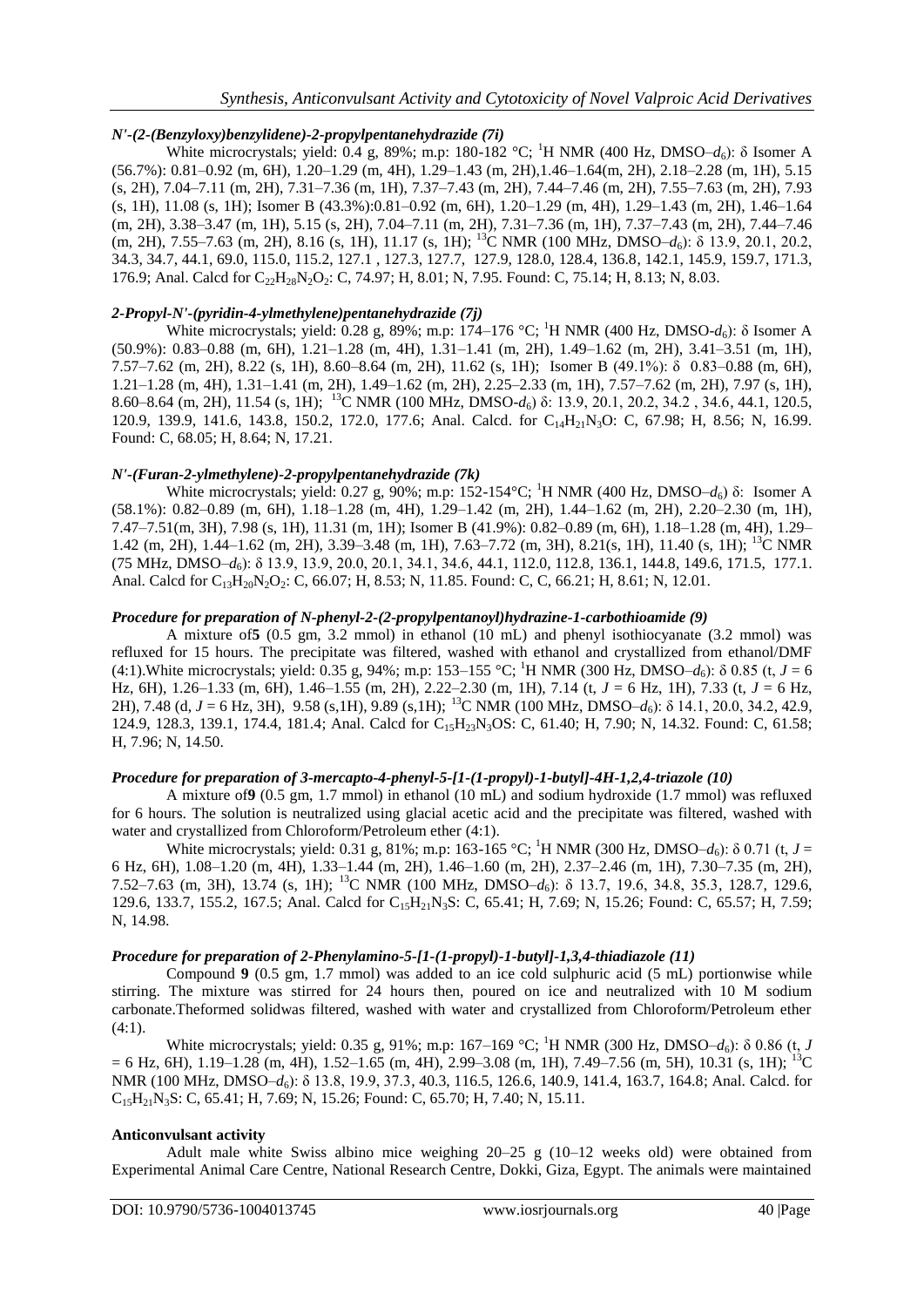under standard conditions of humidity, temperature  $(25 \pm 2 \degree C)$  and light (12 h light/12 h dark). They were fed with a standard mice pellet diet and had free access to water. Each treatment group and vehicle control group consisted of six animals. The anticonvulsant activity of compounds **3**, **5**, **7a-k**, **10** and **11** was evaluated by pentylentetrazole (**PTZ**) models (12).The test compounds were dissolved 10% DMSO Solution of compounds **3**, **5**, **7a-k**, **10** and **11** wasinjected intraperitoneally (i.p.) at dose of 0.5 mmol/kg 30 minutes before seizures induction. Sodium valproate (300 mg/kg) was used as reference drugs. The **PTZ** test was carried out as follows: (i) i.p. injection of **PTZ** (100 mg/kg), (ii) seizures and tonic-clonic convulsions, hypnosis and death were recorded. In order to determine their protective and therapeutic indexes, a range of i.p. doses of one tested compounds were given to each group of 6 mice until at least four points were established in the range of 10-90% seizure protection or minimal observed neurotoxicity. The respective  $ED_{50}$  and  $TD_{50}$  values were calculated. The dose of tested compounds that prevented 50% of the treated animals from PTZ-induced clonic convulsion was calculated  $(ED_{50})$ . The animals that showed no convulsion within one hour after PTZ administration were considered to be protected (13).

# **Cytotoxic activity**

# **Cell Cultures**

A human liver cancer cell line  $(HepG<sub>2</sub>)$ , was propagated in RPMI-1640 medium L-Glutamine (Lonza Verviers SPRL, Belgium, cat#12-604F) supplemented with 10% fetal bovine serum (FBS) (Seralab, UK, cat# EU-000-H). The cells were incubated in 5%  $CO<sub>2</sub>$  humidified at 37°C for growth.

# **Evaluation of cell proliferation by MTT assay**

The number of viable  $\text{HepG}_2$  cells after treatment with different concentration of the compounds was evaluated by the MTT (3-[4,5-methylthiazol-2-yl]-2,5-diphenyl-tetrazolium bromide) assay as reported previously with slight modification [14]. In brief, after evaluation of cell count and viability by trypan blue dye,  $\text{HepG}_2$  cells (1x10<sup>4</sup>cells/well) were seeded in a 96-well plate in triplicate and were allowed to adhere and spread for 24 h. The tested compounds were dissolved in 500 µl Dimethyl sulfoxide (DMSO) to have stock solution of 100 mM, as the final concentration of DMSO in the culture medium never exceeded 0.2% (v/v) [14]and then various concentrations of tested compounds were prepared by further diluting in complete medium to have final concentration of 12.5, 50, 100, 200, and 400  $\mu$ M. In the next day the medium was replaced with fresh medium with the indicated concentrations of tested compounds and cells were allowed to grow for 48 h. Four hours before completion of incubation, 10 μl of MTT (5 mg/mL in PBS w/o Ca, Mg, Lonza Verviers SPRL Belgium, cat#17-516F) was added in each well. After completing the incubation, 100 μl of Dimethyl sulfoxide (DMSO) was added to each well, then the 96 well plates were centrifuged for 5 minutes at 4000 rpm to precipitate the formazan crystals. Color developed after the reaction was measured at 490 nm using Bio-Tek microplate reader. The experiment was conducted in triplicate. Data were calculated as percent of cell viability by the following formula: % cell viability = (Mean absorbance in test wells / Mean absorbance in control wells) 100. The effect of tested compounds on the morphology of treated hepatocellular carcinoma cells was investigated by the light microscope and then photographed by SONY CYBER-SHORT [15].

# **III. Results And Dıscussıon**

The carboxylic group of valproic acid **1** was activated by treating with benzotriazole**2** in presence of thionylchloride in dichloromethane[16]. The activated vaproic acid **3** was treated with hydrazine hydrate **4** in diethyl ether to yield the hydrazide of valproic acid **5**. Compound **5** was condensed with various aryl and heteroaryl aldehydes 6 in presence of acetic acid in ethanol under reflux condition to obtain the corresponding hydrazones**7a-k** as *anti-syn* isomers in good yield[11].

Compound **5** was also condensed with phenyl isothiocyanate in ethanol under reflux condition to afford *N*-phenyl-2-(2-propylpentanoyl)hydrazine-1-carbothioamide **9**, which was further treated with NaOH and H2SO<sup>4</sup> to yield triazole derivative**10** and thiadiazole derivative**11**respectively.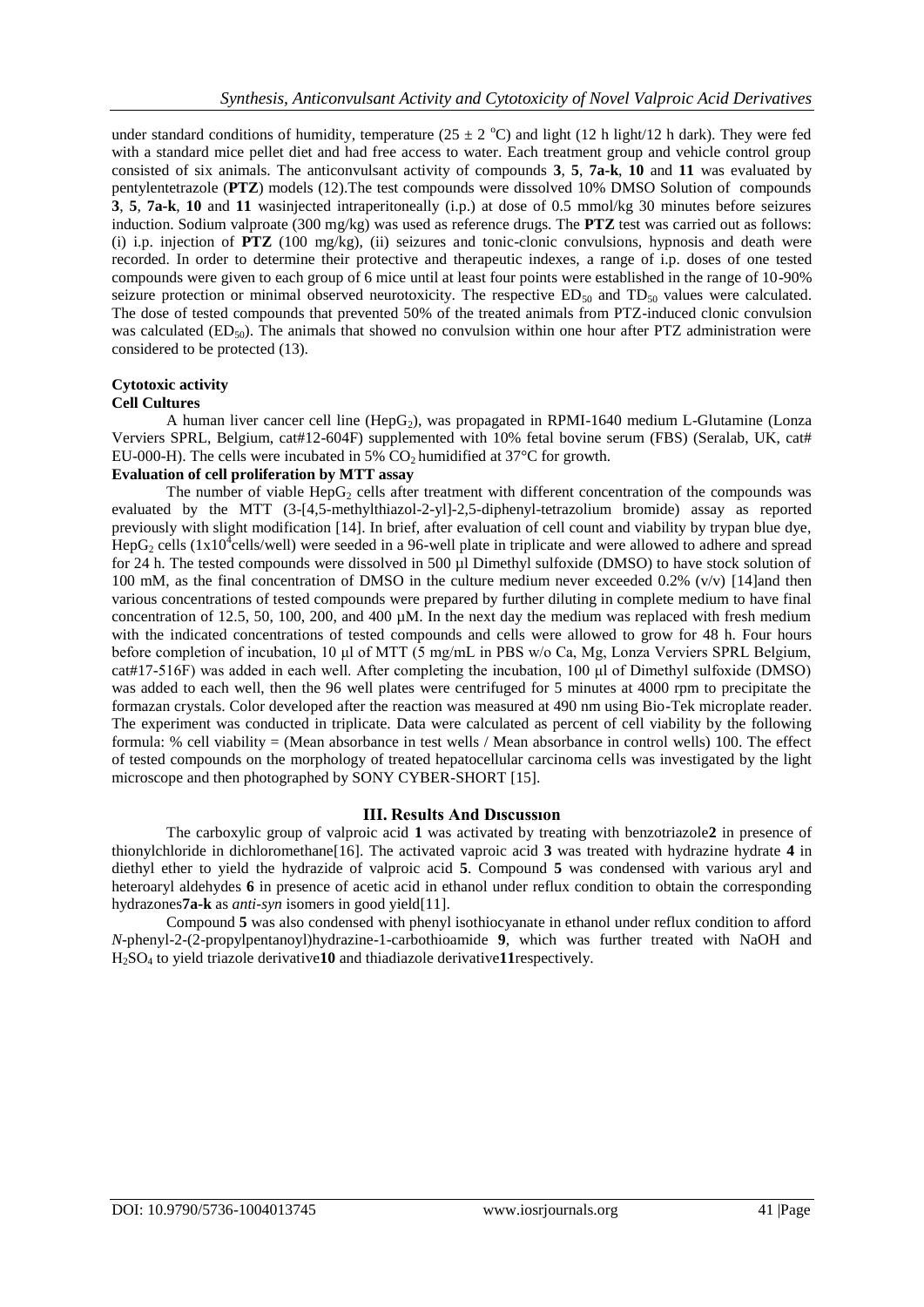

**Scheme 1:** Synthesis of valproic acid analogues with heteroatomic system **7a-k**, **9-11.**

# **Anticonvulsant activity**

Targets**7a-k**, **10, 11** were subjected to standard subcutaneous pentetrazol (scPTZ) tests for anticonvulsant activity (12). The results of the scPTZ screening in mice after intraperitoneal administration of the compounds are summarized in Table 2. Compounds **7e**, **7j**, **10**, **11** were proved to be active anticonvulsants at 0.5 mmol/kg. Compounds **7e**, **7j**, **10**, **11** were subjected to further investigations at different doses for the quantification of their anticonvulsant activity (indicated by  $ED_{50}$ ) in rats (Table 3). Compounds **7e**, **7j**, **10**, **11** were showed anticonvulsant activity against PTZ-induced seizure with  $ED_{50}$  values of 268, 115, 133 and 187 mg/kg, respectively. Sodium valproate was used as reference drug at  $ED_{50}$  value 300 mg/kg. Interestingly, the  $ED<sub>50</sub>$  value of standard reference drug was found higher than the test compounds at molar doses.

|                         | valproate (500 mg/kg) |                       |
|-------------------------|-----------------------|-----------------------|
| S. No.                  | Compound              | PTZ (% of protection) |
| -1                      | 3                     |                       |
| 2                       | 5                     |                       |
| $\overline{\mathbf{3}}$ | 7a                    |                       |
| $\overline{4}$          | 7b                    |                       |
| $\overline{5}$          | 7c                    |                       |
| 6                       | 7d                    |                       |
| $7\phantom{.0}$         | 7e                    | 50                    |
| $\,8\,$                 | 7f                    |                       |
| 9                       | 7g                    |                       |
| 10                      | 7h                    |                       |
| 11                      | 7i                    |                       |
| 12                      | 7i                    | 83                    |
| 13                      | 7k                    | -                     |
| 14                      | 10                    | 83                    |
| 15                      | 11                    | 67                    |
| 16                      | <b>PTZ</b>            |                       |
| 17                      | <b>DMSO</b>           |                       |
| 18                      | Sodium valproate      | 100                   |

 $v_0$ lagoate (200 mg/kg)

**Table 2.** Comparison of the anticonvulsant activity  $(ED_{50})$ , median toxic dose  $(TD_{50})$  and therapeutic index of the most promising anticonvulsant new synthesized compounds and sodium valproate in rats

| S. NO. | Compound No.     | $ED_{50}$ | $TD_{50}$ | Protective index |
|--------|------------------|-----------|-----------|------------------|
|        | Sodium valproate | 300       | 450       |                  |
|        | 7е               | 268       | 457       |                  |
|        |                  | 115       | 346       | 3.01             |
|        |                  | 133       | 371       | 2.79             |
|        |                  | 187       | 419       | 2.24             |

The  $LD<sub>50</sub>$ and protective index of the test compoundswere also determined (Table 2). It is noteworthy, that the protective index of the test compounds was found higher as compared to the reference anticonvulsant drug (Sodium valproate) at molar doses (Table 2).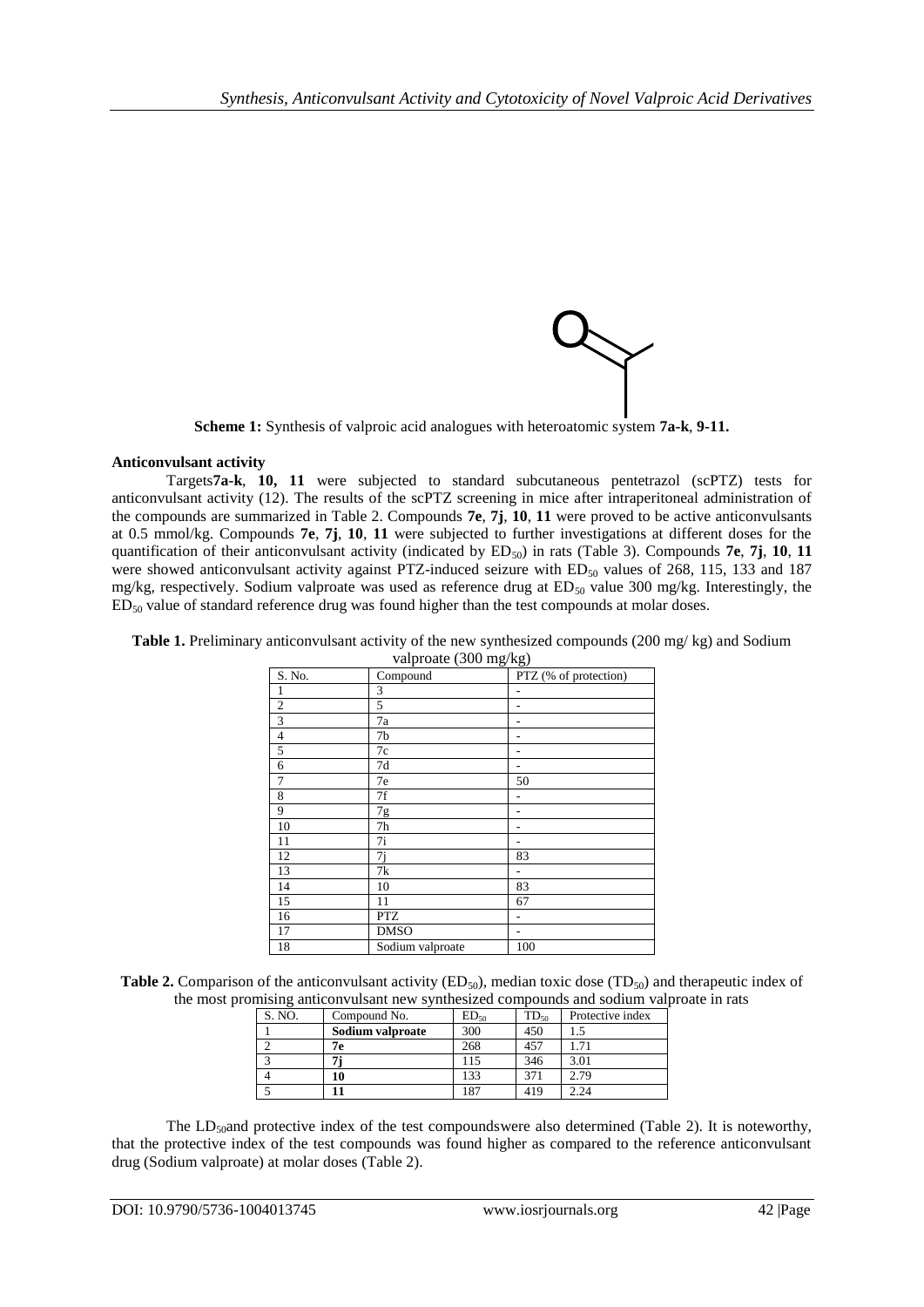# **Cytotoxicity studies**

The cytotoxicity of all the synthesized compounds was also studied against hepatoma cell line (HepG2) at 12.5, 50, 100, 200, and 400  $\mu$ M concentrations using MTT assay colorimetric assay (Table 4).<sup>24</sup> Data illustrated in (Figure 2) shows the percentage of viability of HepG2 cells after 48 h from treatment with different concentrations of the compounds versus control. The results revealed that the inhibition of HepG2 cells proliferation was in a dose dependent manner, as increasing the concentration of the tested compound lead to increase in cell growth inhibition (Figure 3), which also was confirmed by morphology of the cells (Figure 3a &3b). The cells underwent dramatic morphological changes, shrunken and the ratio of cytolysis increased after exposure to tested compounds at 200  $\mu$ M and 400  $\mu$ M; where compound **7e** had the lowest IC<sub>50</sub> value (44  $\mu$ M), followed by compounds  $7j$  and  $10$ , with  $IC_{50}$  values equal 81.3, and 172  $\mu$ M, respectively (Table 4). On the other hand, compounds 3 and 11 showed lower cytotoxicity, with high  $IC_{50}$  value > 400 µM compared to 5-Flurouracil (5-FU) (with  $IC_{50} = 188 \mu M$ ), which used as reference drug.

| Table 3: Anticancer activity of valproic acid analogues on $\text{HepG}_2$ cell lines. |  |                                             |  |  |  |  |  |  |
|----------------------------------------------------------------------------------------|--|---------------------------------------------|--|--|--|--|--|--|
| $\sim$ $\sim$                                                                          |  | <u>isa satu ya matu alifanyi ya matu ka</u> |  |  |  |  |  |  |

| S. No | Compound    | % Survival in HepG <sub>2</sub> cells treated with 50 $\mu$ M | $IC_{50}(\mu M)$ |  |  |
|-------|-------------|---------------------------------------------------------------|------------------|--|--|
|       |             | of compound                                                   |                  |  |  |
|       |             | $72.60 \pm 0.257$ <sup>a</sup>                                | >400             |  |  |
|       | 7е          | $46.86 \pm 0.042$                                             | 44               |  |  |
|       |             | $59.28 \pm 0.133$                                             | 81.3             |  |  |
|       | 10          | 55.82±0.0322                                                  | 172              |  |  |
|       |             | 79.81±0.0393                                                  | >400             |  |  |
|       | <b>5 FU</b> | $57.27 \pm 0.110$                                             | 188              |  |  |
|       | <b>VPA</b>  | 83.47±0.010                                                   | 50               |  |  |



Figure2. Cytotoxic effect of the tested compounds on HepG<sub>2</sub> cells: different concentration of compounds starting from 12,5 to 400  $\mu$ M were prepared.  $1x10^4$  cell/well of HepG<sub>2</sub> cells were treated with different concentration of tested compound for 48 h and cytotoxic effect was detected by MTT assay. The figure shows the % of cell growth viability compared to control which were untreated cell.



**Figure 3a:** Effect of 5-FU on HepG<sub>2</sub> cell line growth.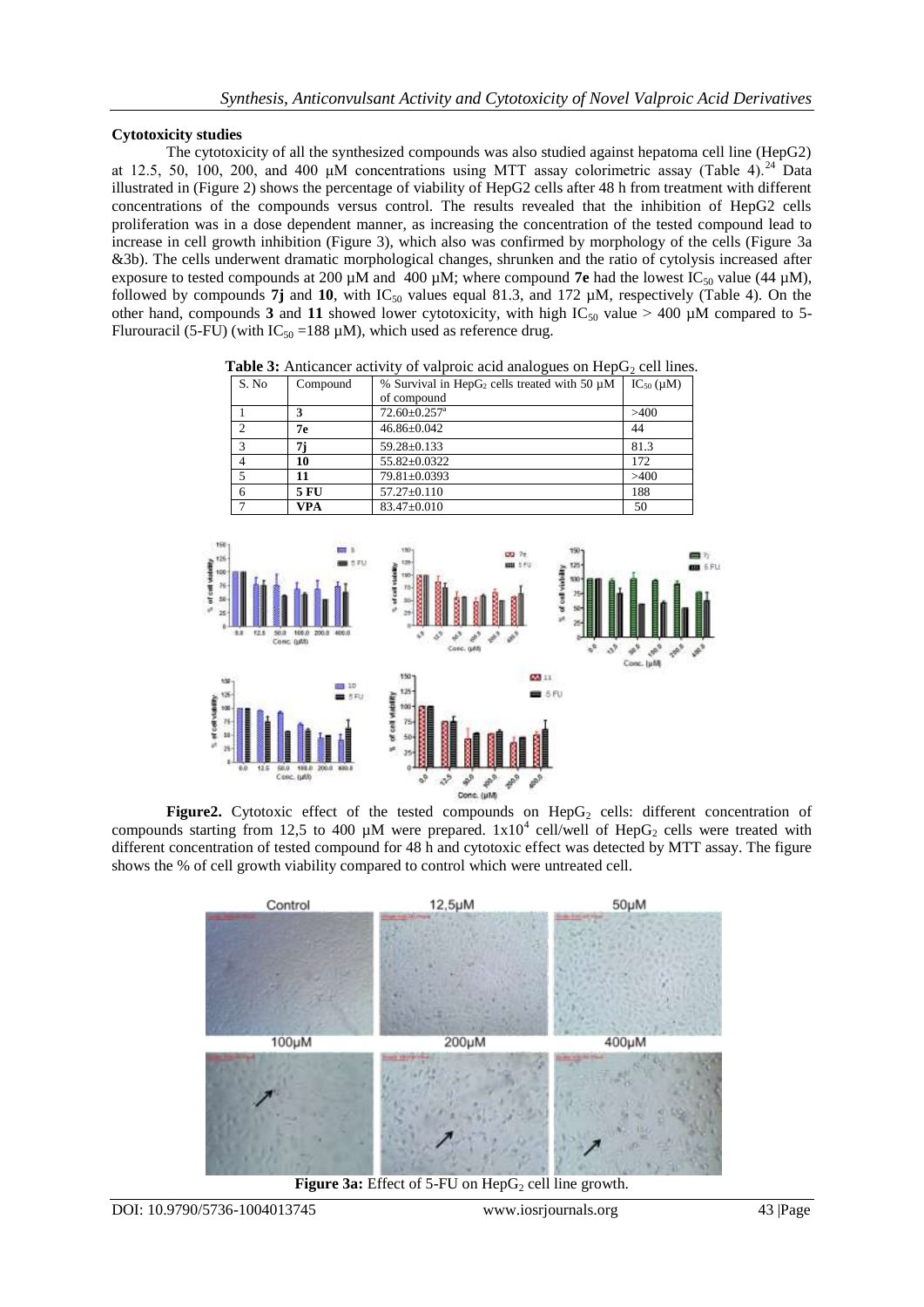

Figure 3b: Effect of 7eon HepG<sub>2</sub> cell line growth.

# **IV. Conclusion**

In conclusion, novel derivatives of valproic acid were constructed and evaluated for their anticonvulsant activity in mice. Four compounds **7e**, **7j**, **10** and **11** showed good anticonvulsant activty. Compound **11** showed anticonvulsant activity comparable to that of valproic acid and exhibited significantly lower cytotoxicity than valproic acid. Thus it could be used as a lead compound for further investigations.

# **Acknowledgments**

# The authors show no acknowledgments **Author Contributions**

pharmacist TaghreedAbdelstarSheha, Dr.Tarek Salah Ibrahimaand Dr. Nader E. Abo-Dyaplanned and executed the chemistry experimental work in addition to reporting data.Dr. Mohamed Tantawy and Dr. Mostafa El-Nagar performed the anticonvulsant screening and MTT assay. Prof.ZakariaKamel Abdel-Samii supervised the research and wrote the paper together with Dr. Nader E. Abo-Dya

# **References**

- [1]. Nadkarni S, LaJoie J, Devinsky O. Current treatments of epilepsy: Neurology. AAN Enterprises 2005;64(12 suppl 3):S2–11.
- [2]. Cloyd J, Hauser W, Towne A, Ramsay R, Mattson R, Gilliam F, Epidemiological and medical aspects of epilepsy in the elderly. Epilepsy Res. Elsevier; 2006;68:39–48.
- [3]. Tallıs R, Hall G, Craıg Ian, Dean A. How common are epileptic seizures in old age? Age Ageing. Br Geriatrics Soc; 1991;20(6):442–8.
- [4]. Zaccara G, Franciotta D, Perucca E. Idiosyncratic adverse reactions to antiepileptic drugs. Epilepsia 2007;48(7):1223–44.
- [5]. Cramer JA, Mintzer S, Wheless J, Mattson RH. Adverse effects of antiepileptic drugs: a brief overview of important issues. Expert Rev Neurother 2010;10(6):885–91.
- [6]. Okada A, Noyori H, Yagen B, Shimshoni JA, Bialer M, Fujiwara M. Anticonvulsant profile and teratogenic evaluation of potent new analogues of a valproic acid urea derivative in NMRI mice. Birth Defects Res Part B Dev Reprod Toxicol 2009;86(5):394–401. Isoherranen N, Woodhead JH, White HS, Bialer M. Anticonvulsant profile of valrocemide (TV1901): a new antiepileptic drug. Epilepsia 2001;42(7):831–6.
- [7]. Bialer M, Johannessen SI, Kupferberg HJ, Levy RH, Loiseau P, Perucca E. Progress report on new antiepileptic drugs. Epilepsy Res. 2001;43(1):11–58.
- [8]. Dimmock JR, Vashishtha SC, Stables JP. Anticonvulsant properties of various acetylhydrazones, oxamoylhydrazones and semicarbazones derived from aromatic and unsaturated carbonyl compounds. Eur J Med Chem. 2000;35(2):241–8.
- [9]. Ragavendran JV, Sriram D, Patel SK, Reddy IV, Bharathwajan N, Stables J, et al. Design and synthesis of anticonvulsants from a combined phthalimide–GABA–anilide and hydrazone pharmacophore. Eur J Med Chem. 2007;42(2):146–51.
- [10]. El-Faham A, Farooq M, Khattab SN, Elkayal AM, Ibrahim MF, Abutaha N, et al. Synthesis and biological activity of Schiff base series of valproyl, N-valproyl glycinyl, and N-valproyl-4-aminobenzoyl hydrazide derivatives. Chem Pharm Bull. The Pharmaceutical Society of Japan; 2014;62(6):591–9.